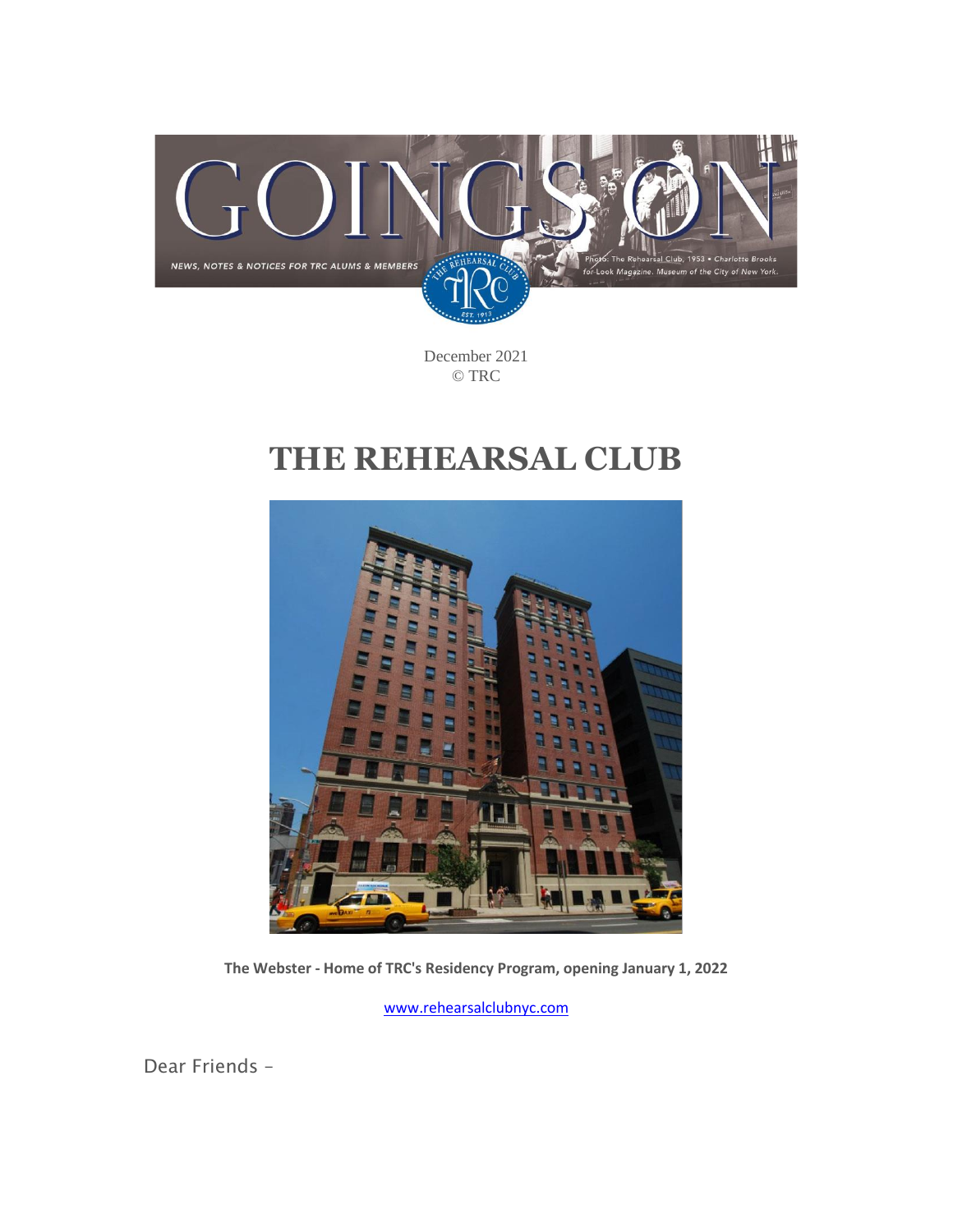As the year draws to a close we look back with joy at the accomplishments of the past twelve months. Thanks to you. And then we look forward with great anticipation for the opening of The Rehearsal Club sanctuary for young, aspiring talent on January 1, 2022.

You will soon meet our first fleet of enormously talented ladies with huge potential for a performing arts career -- thanks to your support. These girls come from around the nation – with their dreams and ambitions, trusting in the TRC legacy for excellency and reputation.

We are changing the lives of some very deserving women who have worked hard to come to NYC and become residents of TRC. You are providing their "shot" at success!

> We hope you are as excited as we are! The Rehearsal Club Board of Directors

## Latest TRC News

**TRC Welcomes First Residency Program Coordinator!**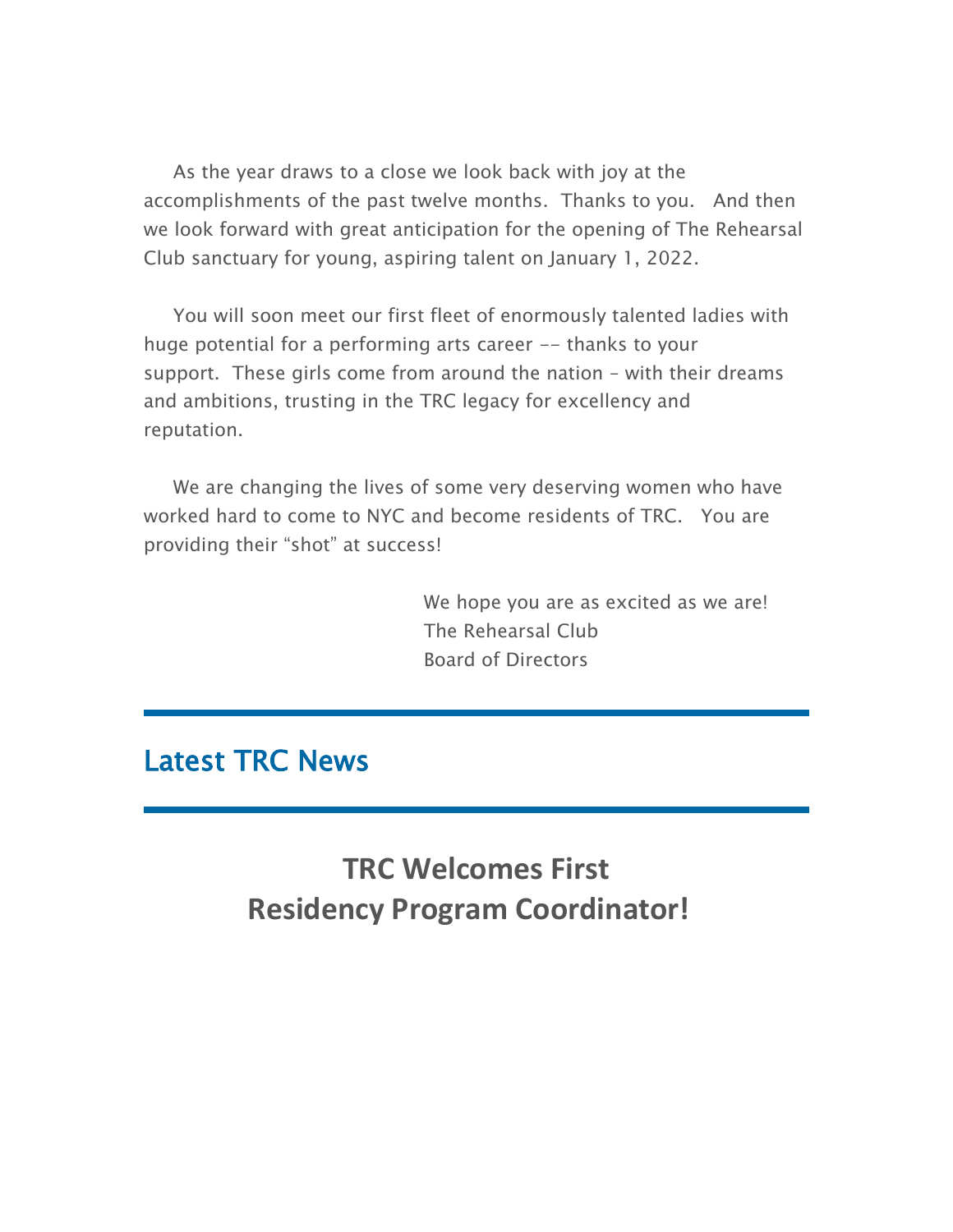

Susan Serrell, Development; Maria Elena De La Noval, TRC Residency Coordinator; Gale Patron, President

I am honored to be the first Residency Program Coordinator for The Rehearsal Club as it makes its historic return. Like many who have performed since an early age, love musical theatre, and yearn to live that dream in New York City, this opportunity is a win-win for the women in the program, The Rehearsal Club and for me.

As an advertising producer for over 3 decades, a bilingual voice-over talent and currently Producer of a musical "Waiting for Snow in Havana" which is in its creative development, I am thrilled to be able to mentor and guide this new group of talented women who aspire to a career in theatre arts.

As one matures and maps out a career path, we long for opportunities that will nurture our growth and expose us to those challenges that will make us better artists. This is that opportunity for these aspiring women. For me it is the ultimate moment to give back to them.

> Maria Elena de la Noval TRC Residency Program Coordinator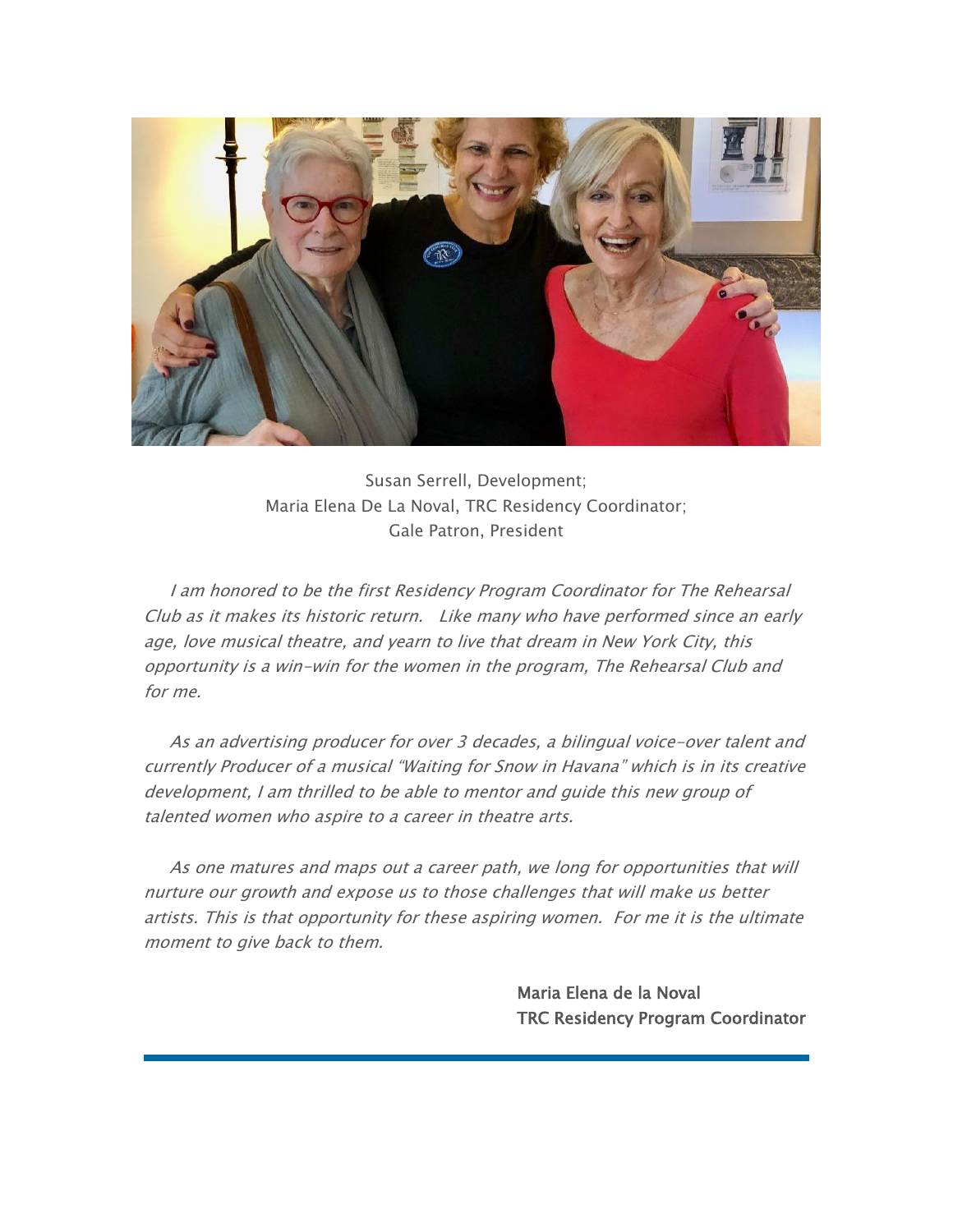### **Images From TRC's Annual General Meeting - Oct. 17, 2021**

**All photos by Francine Mancini**



Gale Patron, President of TRC, leading us into 2022 at the Annual General Meeting

Alumnae Cameron Taylor and Sunny Keyser having fun and networking at the Annual General Meeting

Rising Star Julia Adams with Alumna Amanda Trees on keys performing for members at the Annual General Meeting

### **In Memoriam TRC Alum Lenka Peterson**





TRC Alum Lenka Peterson - actor, author, teacher, mentor and inspiration to so many - has died. She was 95. A professional actor for over 70 years, she starred in a dozen Broadway productions including QUILTERS, for which she received a Tony nomination. Lenka made her film debut in 1950 in Elia Kazan's PANIC IN THE STREETS and went on to appear in many other films. She also appeared in over one thousand television films and series.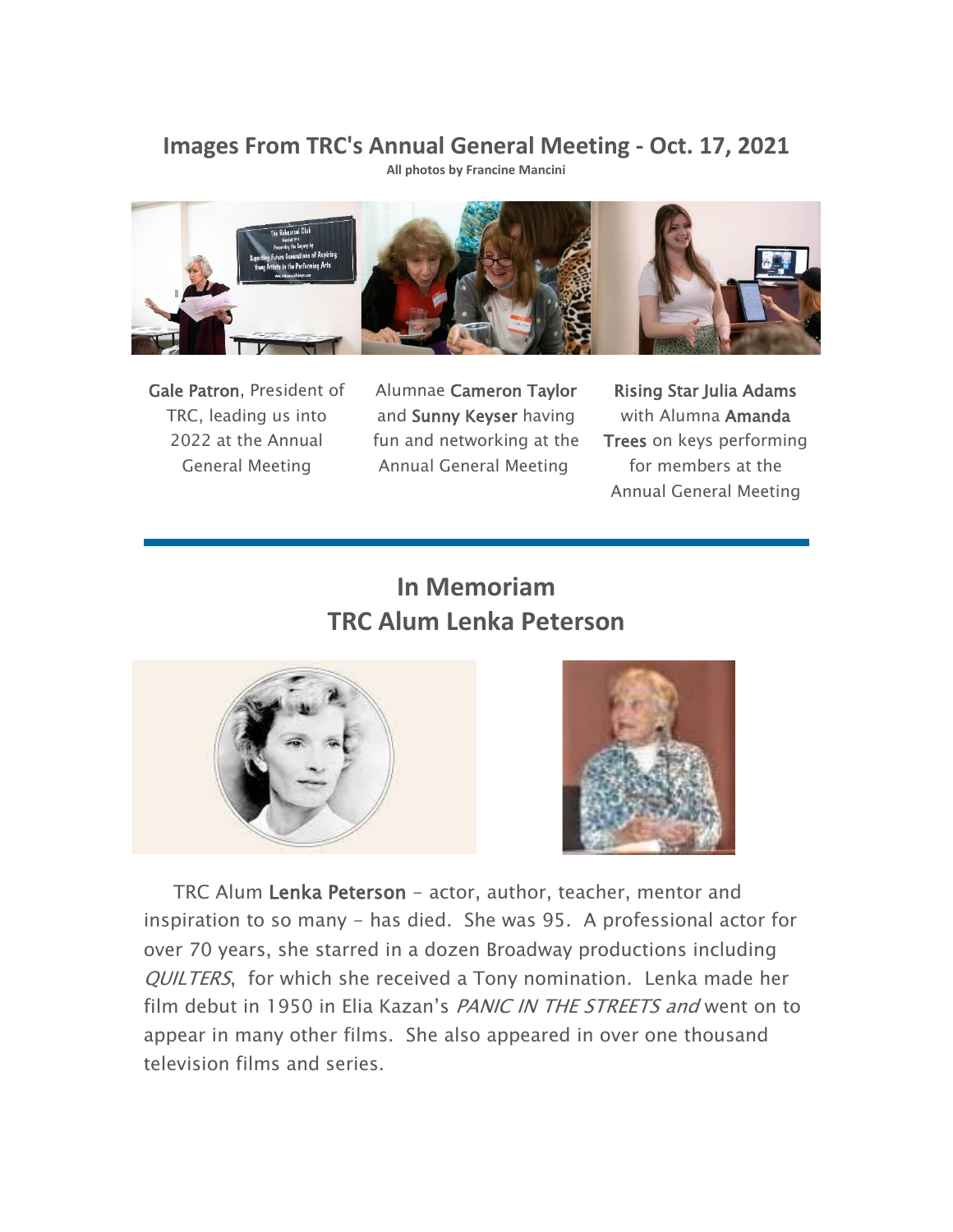Lenka directed and taught acting for five years at the Metropolitan Opera Studio. She was a charter member of The Actor's Studio, and studied with Lee Strasberg, Arthur Penn, and Robert Lewis.

# Other News

# VINTAGE TRC

**The Final Days By TRC Alums Karen Montanaro and Michelle Churchhill**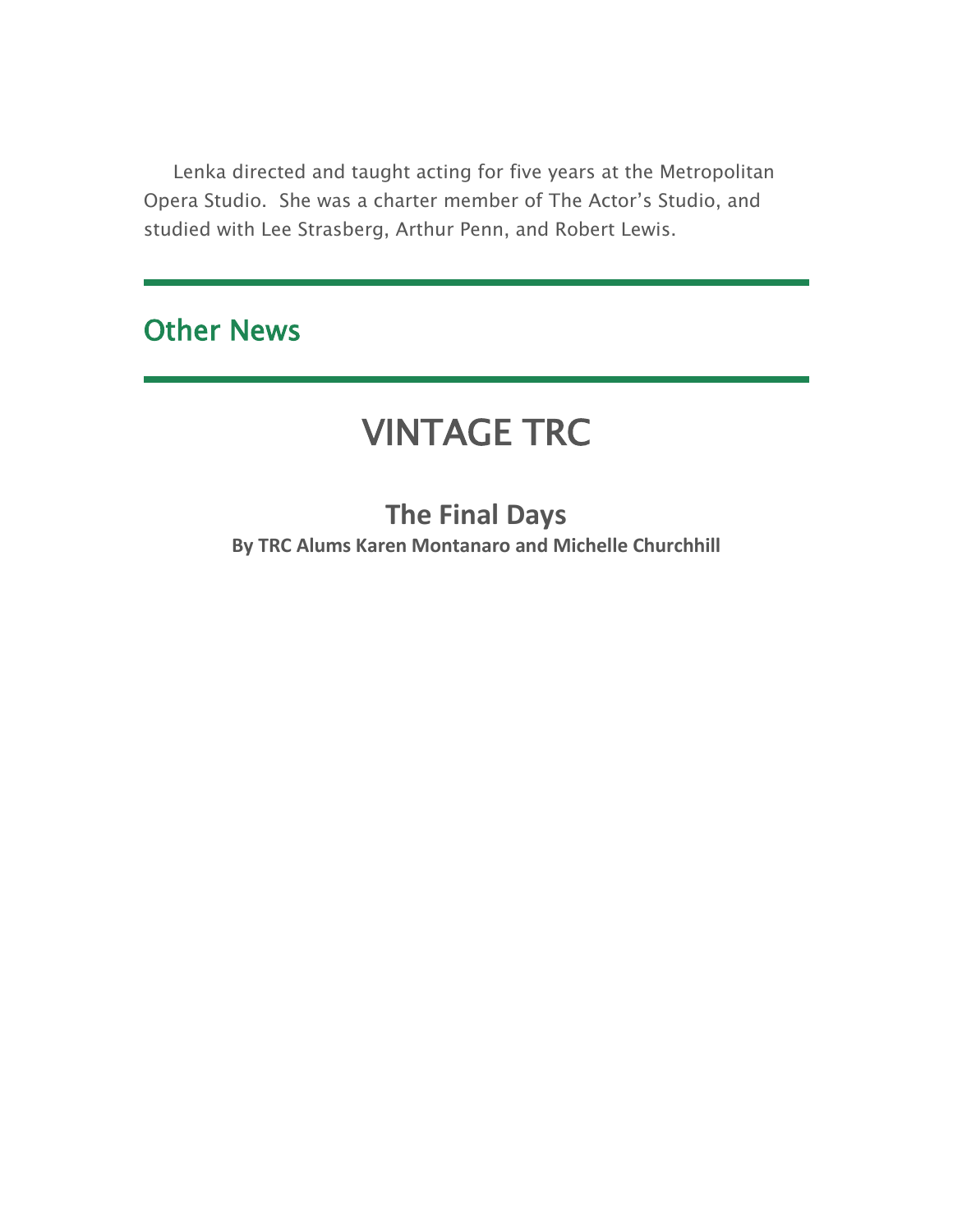

### The Final Days

 The Rehearsal Club has a special place in our hearts. Meeting in those hallowed halls in the summer of 1978, we had no idea we would become a part of a history ending the next summer. Karen, an aspiring ballerina, and Michelle, an actress and singer, were innocent young women from distant small towns. Landing in New York City truly on our own was intoxicating. There was no way to know what was before us, but we knew that TRC offered a safe haven from the crowded, bustling streets of New York City.

 Two brownstones joined together, one housemother, one housekeeper, one security guard, and 44 young actresses, dancers, and singers living and

dining together, rehearsing in the basement, and scouring the pages of BACKSTAGE for auditions. Two phone booths on the ground floor served the needs of all 44 young girls. Imagine - today we carry our lives in our pockets; in 1978 those 2 phones were the only tie to the world beyond TRC.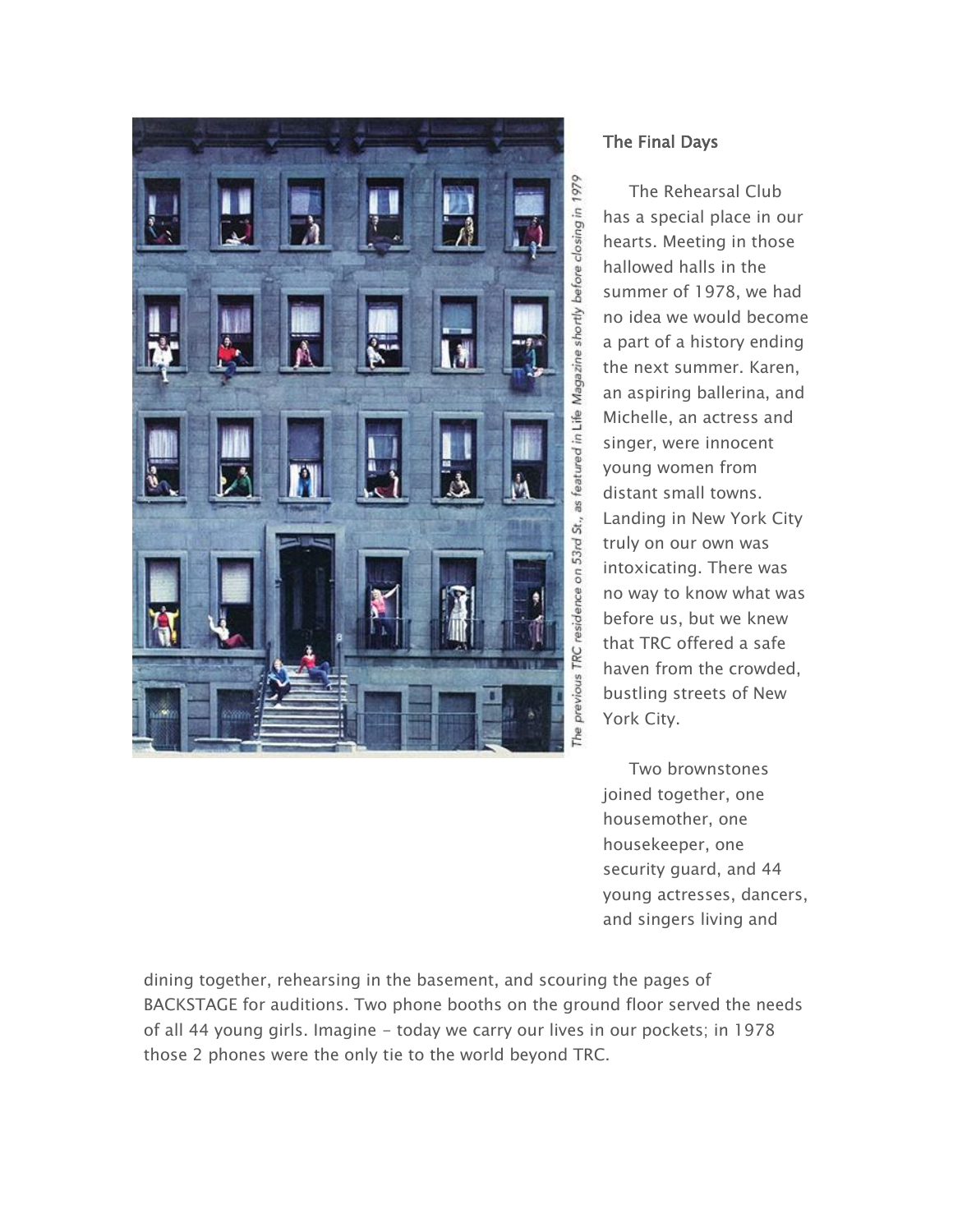We did everything together. After the 5:30 dinner was devoured in the basement cafeteria, we joined other girls on the dining room stairs, bubbling with chatter and making lifelong friends. Weekends promised the cook's famous Johnnycakes for breakfast and lazy days studying, rehearsing and writing home.

 When December rolled around, the girls gathered in the living room to decorate for Christmas, despite rumors that TRC was closing. The old house was in great disrepair; many rooms had no hot water or heat. One of those rooms was ours. When the closing of The Rehearsal Club was confirmed on June 1, we all scrambled to find new places to live. We had 30 days to find a new life.

 Karen became a professional ballet dancer, performing to this day. Michelle owns a New York real estate brokerage and attends the theater as often as possible. We have remained lifelong friends. When Michelle finally met the love of her life, Karen officiated at the wedding in 2017. Andrea Evans, another TRC friend, was the matron of honor. Others are still in our lives. Some of the women on the LIFE cover, like Patricia Angelin and Jan Fort, are still in touch in real life and on social media.

 The TRC chapter of our lives closed over 42 years ago, but the memories are alive and well! TRC gave us lifelong friends, vivid memories, and a sense of belonging to the mystery and the magic of the performing arts that still brings young women to New York to find their own path to the stars.

 Four decades later, we are overjoyed with the return of The Rehearsal Club sanctuary at The Webster Apartments! This amazing gateway offers a new generation of aspiring young women our same opportunity to follow their own dreams.

Karen Montanaro, TRC 78-79 Michelle Churchhill TRC 78-79 [karenHM@maine.rr.com](mailto:karenHM@maine.rr.com) [michelle.churchhill@gmail.com](mailto:karenHM@maine.rr.com)

#### **FLORENCE DANCE COMPANY**

**Gale Patron, President**, and **Francine Mancini, VP,** were lucky enough to witness a rehearsal of The Florence Dance Company in Florence, Italy, with Keith Ferrone, cousin of our Board Member, and Residency Program Chair, **Cynthia Darlow.**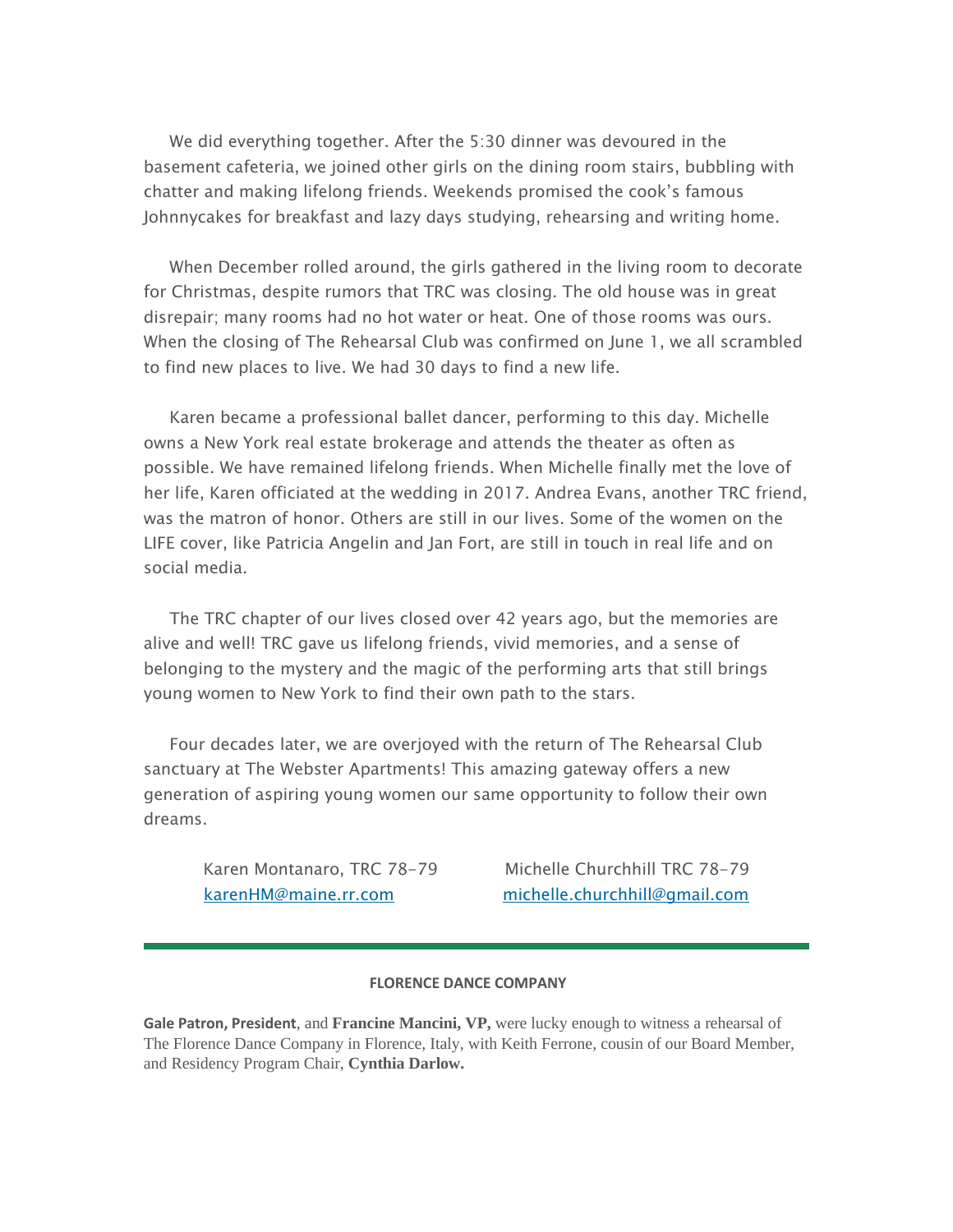**All photos by Francine Mancini**



# TRC Workshops



# Meditation & Mindfulness

Hosted by RC Alum: Michele Mason Thursdays  $2:00 - 3:00$  pm EDT

Highly recommended to reduce stress and help to bring you into a state of true Zen.

> Meeting ID: 885 1886 5753 Passcode: 587528

Thank you, Michele, for sharing your amazing gift with us every week! This Workshop is a special place to collect, reflect and commune.

[December](https://us02web.zoom.us/j/88518865753?pwd=M3V2ZkgyMGpiU1pKejlHNld4SVJFdz09) Zoom Link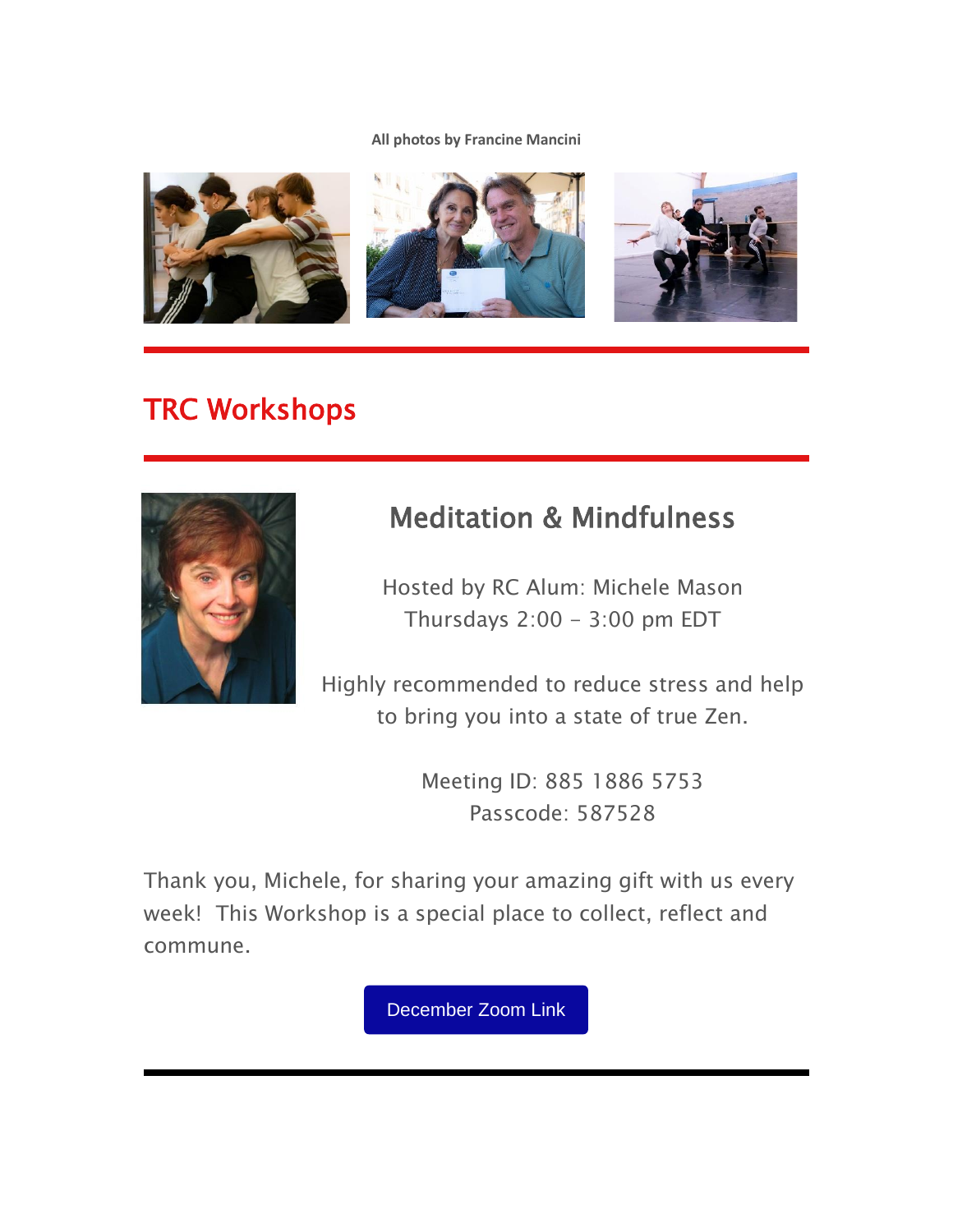# Explore! Engage! Enjoy!

### Visit the New TRC Website - Click: [www.rehearsalclubnyc.com](http://em.networkforgood.com/ls/click?upn=d9K6ASy0zzX96vUyeY2s4NbX7GC-2B-2BQrvMkId8Tobla-2FvkTqIGb6BP464szxIK4hE3LeC_mVgFLr7YN-2FKDVqGhILtkQY9fXF2OyRftV4uiTXV7NCFmx397hqVIaghoWdDojcNgljEOLatMwMIZuq6b8EklhWdPc1pKLNDxfdjkctWw8wRT5xYuneHLBEi0VXjTk1BQnAcm0JVmg1smahN0M6Fdm8IAxZsu8PwbR0b5WTY3eTFBuX3weVQYp180SgHRivDW1GXRzQt9qtVZeL6kJ8bo0GNfz2t0Irva7YIywMuJinFnJwCo5fAUJ9CnY8jxJs8FcCm-2BC3fQM2-2Bpkx-2Fj3eeig0DdNLOw7osbIZ70xc-2F2ECqArAvawNkFmPTXiofXpAQQdt3Fu58OxmeryWMVKJRUd4Er5flmJE0o6ElvDAs2s3E-3D)

If you are an Alum or Member, click Login for Members-only access.

Welcome Returning Alumnae and Welcome New TRC Members!

Carol Angert, Pamela Campbell, Maria Elena De La Noval, Billie McBride, Karen Montanaro

If you haven't already done so, please plan to pay your 2022 TRC Dues ASAP by clicking the button below.



### **Shakespeare Alive!**

Produced by Denise Pence

We wrapped Macbeth in November -- following is a little "fun" w/the witches as a "teaser" to the eventual Brush Up Your Shakespeare videos I plan to do -- eventually.

> Macbeth Teaser: Witch/Apparition Excerpt: [https://youtu.be/XJcBpAGgjhQ](http://em.networkforgood.com/ls/click?upn=VAGGw4zHikj3d-2F5242H3ZnK472hvuLQM3ZQxp9XZaA8ilayI3OeKoJFQEWb3LDRyE2xI_mVgFLr7YN-2FKDVqGhILtkQY9fXF2OyRftV4uiTXV7NCFmx397hqVIaghoWdDojcNgljEOLatMwMIZuq6b8EklhWdPc1pKLNDxfdjkctWw8wRT5xYuneHLBEi0VXjTk1BQnAcm0JVmg1smahN0M6Fdm8IAxZsu8PwbR0b5WTY3eTGJJzjesR8YQsj0MNdxhA-2B7PCeXelF-2BpOUXVxFI2RHoEvKldjiRgKCUR78bL3C1lKf-2F-2F4nbNOeh-2F1-2Bd8MmsfIQ8YGPoPxzxLCmcK3XPCE5-2BqnAuLoJW7RzUoSSkEBfkRXdb90wcvUepr4rkgMUG20dx7fPQGShYFeczo0IvSz-2Bz9-2FhA2TUKhEh5toxKHH9zJgM-3D)

Happy holidays to all our Sisters, new Members and Friends of TRC!